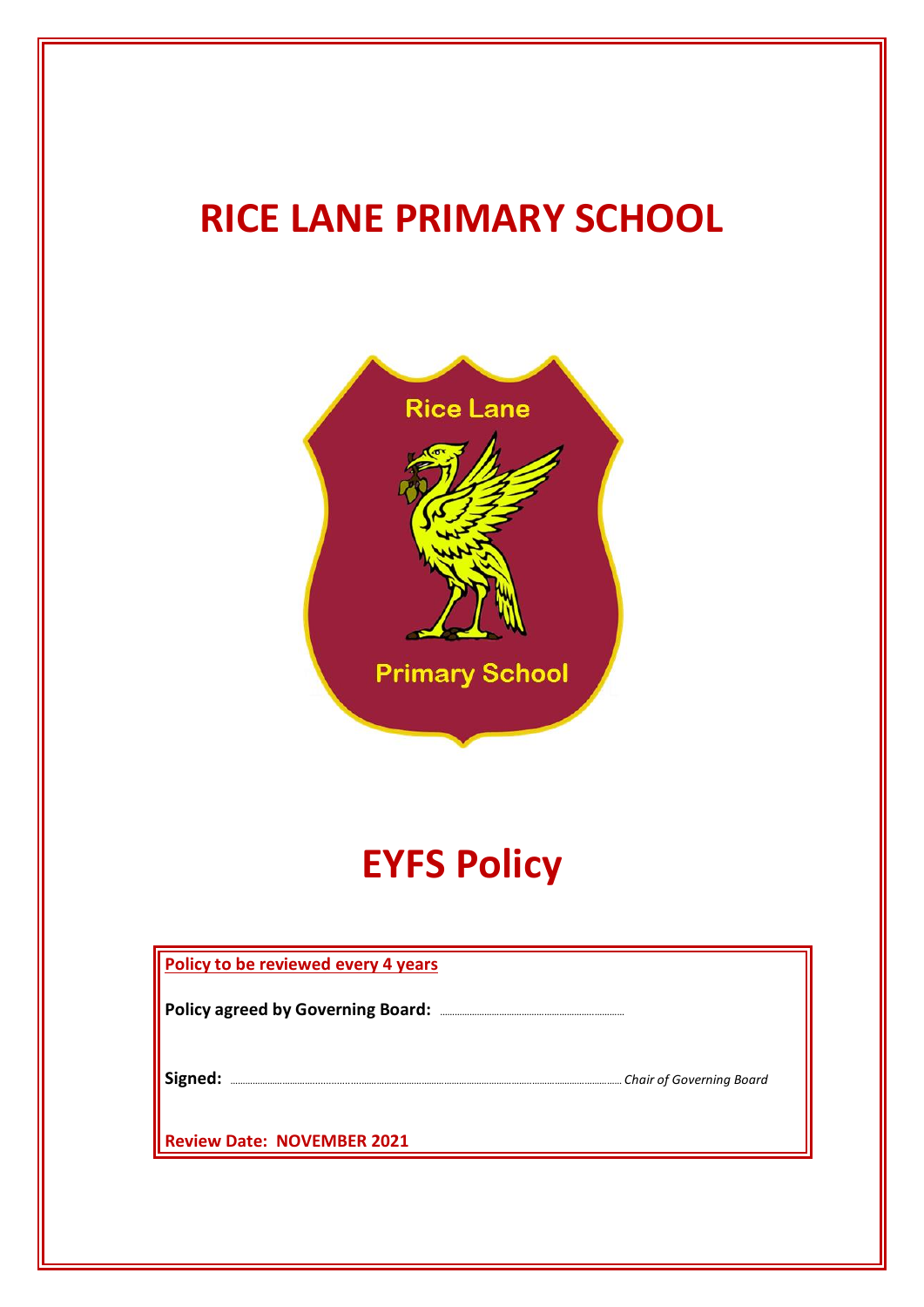#### **INTRODUCTION**

Every child deserves the best possible start in life and the support that enables them to fulfil their potential. Children develop quickly in the early years and a child's experiences between birth and age five have a major impact on their future life chances. A secure, safe and happy childhood is important in its own right. Good parenting and high quality learning together provide the foundation children need to make the most of their abilities and talents as they grow up.

# *Statutory Framework for the Early Years Foundation Stage, DfE 2014*

The Early Years Foundation Stage (EYFS) usually applies to children from birth to the end of Reception year. At Rice Lane Primary School children join either in the Nursery, the term after their third birthday (we currently have a limited number of places available for 2 year olds) or in Reception at the beginning of the school year in which they turn five. The EYFS is recognised as an important phase of a child's life as it lays out a secure foundation and prepares children for future learning.

Rice Lane Primary School support and adhere to the United Nations Rights of the Child. For example:

Article 28: All children have the right to a primary education, which should be free. Article 29: Children's education should develop each child's personality, talents and abilities to the

fullest. It should encourage children to respect others, human rights and their own and other cultures. It should also help them learn to live peacefully, protect the environment and respect other people.

#### **PRINCIPLES**

The EYFS is based upon four principles:

- Every child is a **unique child**, who is constantly learning and can be resilient, capable, confident and self-assured.
- Children learn to be strong and independent through **positive relationships**;
- Children learn and develop well in **enabling environments**, in which their experiences respond to their individual needs and there is a strong partnership between practitioners and parents and/or carers; and
- **Children develop and learn in different ways and at different rates**, the education and care of all children in early year's provision, including children with special educational needs and disabilities.

#### **AIMS**

Rice Lane Primary School aims to:

- To give each child a happy and positive start to their school life in which they can establish solid foundations on which to foster a love of learning.
- Provide a high quality and consistent programme which ensures that all children make good progress.
- Provide a safe, stimulating and caring environment that is sensitive to the needs of all children.
- Provide a broad and balanced curriculum with experiences created to respond to assessed individual needs.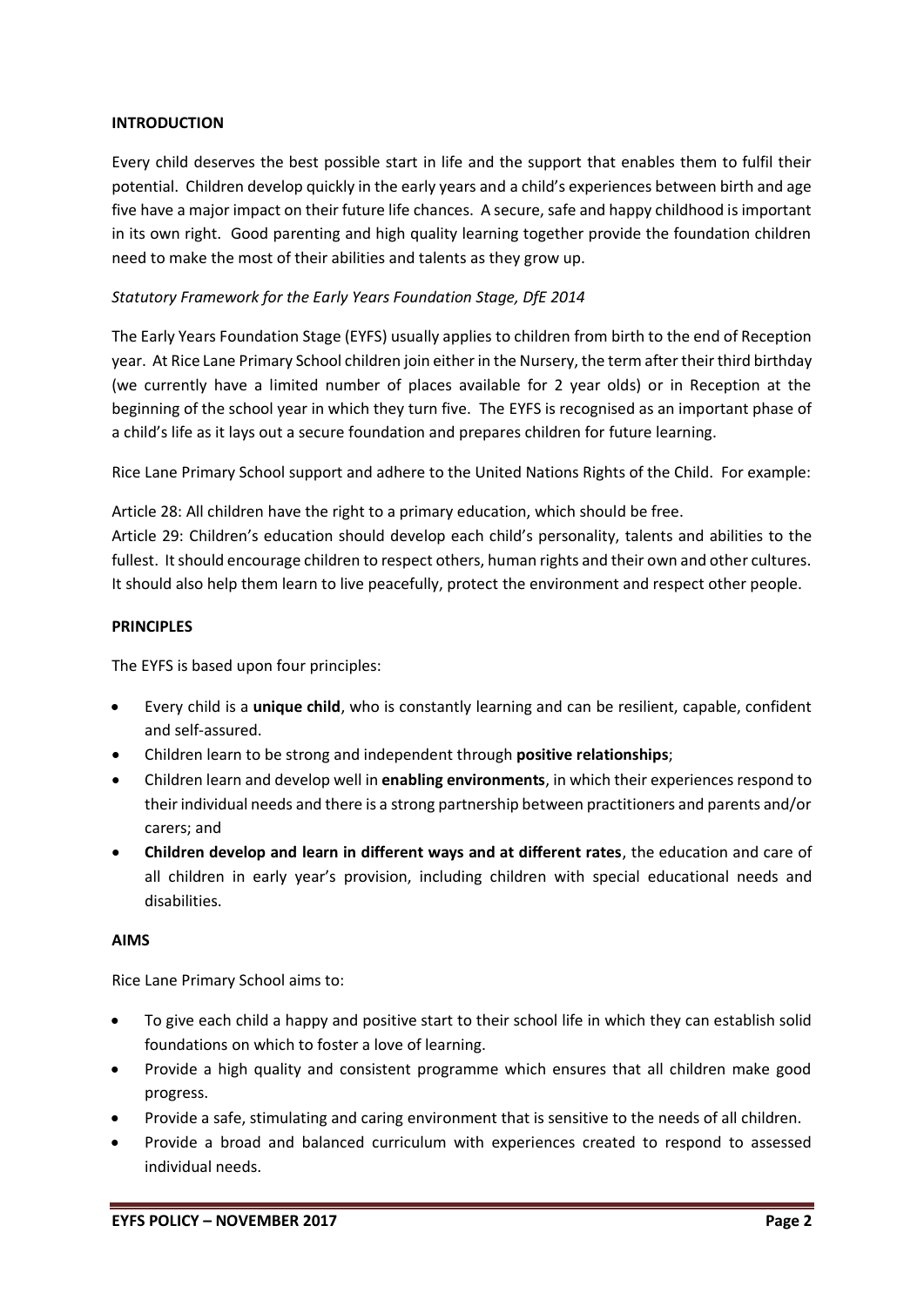- Support children in building relationships through personal and social development.
- Enable choice and decision making, fostering independence and self-confidence.
- Provide opportunities for children to experience challenge and manage risk.
- Positively nurture the partnership between home and school, acknowledging the personal contexts of children's families, cultures and communities.

## **LEARNING AND DEVELOPMENT**

Planning and provision are informed by the best available evidence on how children learn and reflect the broad range of skills, knowledge and attitudes children need as foundations for good future progress. Practitioners consider the development of children's capabilities with a view to ensuring that they complete the EYFS, ready to benefit fully from the opportunities ahead of them. However, we also believe that early childhood is valid in itself as part of life. It is important to view the EYFS as preparation for life and not simply as preparation for the next stage in education.

The curriculum is planned to ensure children develop physically, linguistically, intellectually and emotionally. It builds on what children already know and can do and inspires a confident disposition to learning through relevant, meaningful, imaginative, challenging and enjoyable experiences. Clear and careful planning enables the organisation of learning for the development of the whole child including their physical, intellectual, social, linguistic and emotional needs.

Planning ensures that all children make progress in learning based on steps towards the early learning goals. Planning is based on direct observations of children's interests and play.

There are seven areas of learning and development. All areas of learning and development are important and inter-connected. Three areas are particularly crucial for igniting children's curiosity and enthusiasm for learning, and for building their capacity to learn, form relationships and thrive. These three areas, the *prime* areas, are:

- 1. Communication and language.
- 2. Physical development.
- 3. Personal, social and emotional development.

These areas are a focus in both Nursery and Reception but have a particular emphasis for the youngest children as they form the basis for successful learning in the specific areas. The prime areas are reported on by the end of Nursery and Reception.

The four *specific* areas, through which the three prime areas are strengthened and applied, are:

- 1. Literacy.
- 2. Mathematics.
- 3. Understanding the world.
- 4. Expressive arts and design.

The balance shifts towards a more equal focus on all areas of learning as children grow in confidence and ability within the prime areas. The specific areas are reported on by the end of Reception.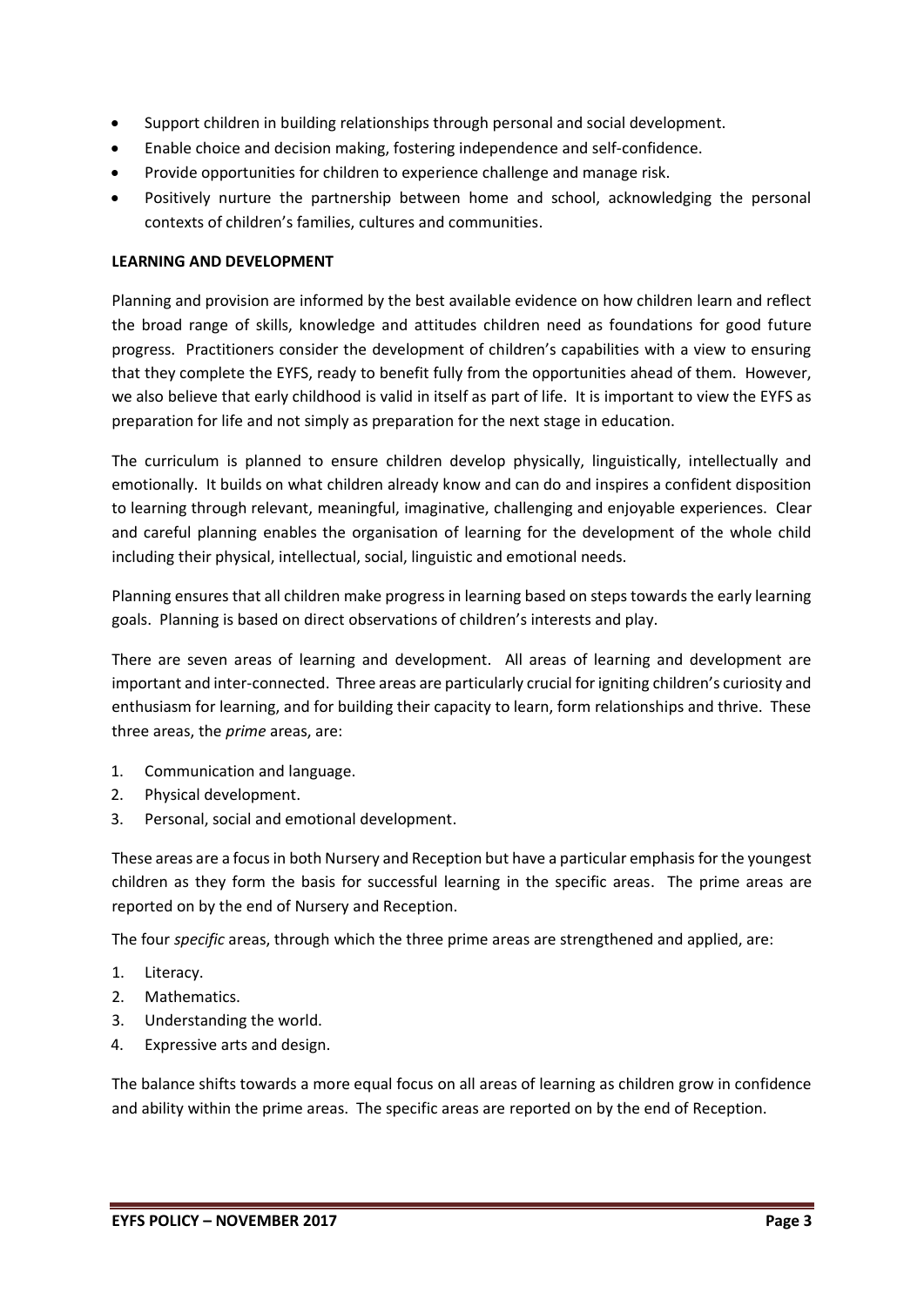In planning and guiding children's activities, practitioners reflect on the different ways that children learn and reflect these in the setting and practice. Three characteristics of effective teaching and learning are:

- 1. **Playing and exploring**: children investigate and experience things and 'have a go'.
- **2. Active learning**: children concentrate and keep on trying if they encounter difficulties, and enjoy achievements.
- 3. **Creating and thinking critically**: children have and develop their own ideas make links between ideas, and develop strategies for doing things.

Each area of learning and development is implemented through planned, purposeful play and through a mix of adult led and child initiated activity.

# **PLAY**

Play is essential for children's development. Through play, in a secure environment with effective adult support, children can:

- Explore, develop and represent learning experiences that help them make sense of the world.
- Enjoy learning.
- Practice and build up ideas, concepts and skills.
- Learn how to control impulses and understand the need for rules.
- Be alone, be alongside others or co-operate as they talk or rehearse their feelings.
- Take risks and make mistakes.
- Think creatively and imaginatively.
- Communicate with others as they investigate or solve problems.
- Express fears or relieve anxious experiences in controlled and safe situations.

The role of the practitioner is crucial in:

- Supporting children's learning through planned play activity.
- Extending and supporting children's spontaneous play.
- Developing children's language and communication in their play.
- Observing children and adapting provision.
- Providing warm, positive interaction.

# **Outdoor Play**

Outdoor space and resources can promote playing and exploring, active learning and creativity, critical thinking and problem solving. Movement is a child's most natural form of expression and should be an essential part of their everyday experience.

The opportunity to play outside throughout the year, in all weather, is as important as playing inside. Learning what happens indoor can be provided on a larger scale outside. For many children, the learning that happens outdoors is the most significant.

There is an expectation that children will have access to outdoor play every day, all year round. Children have access to wellington boots and waterproof coats during wet weather.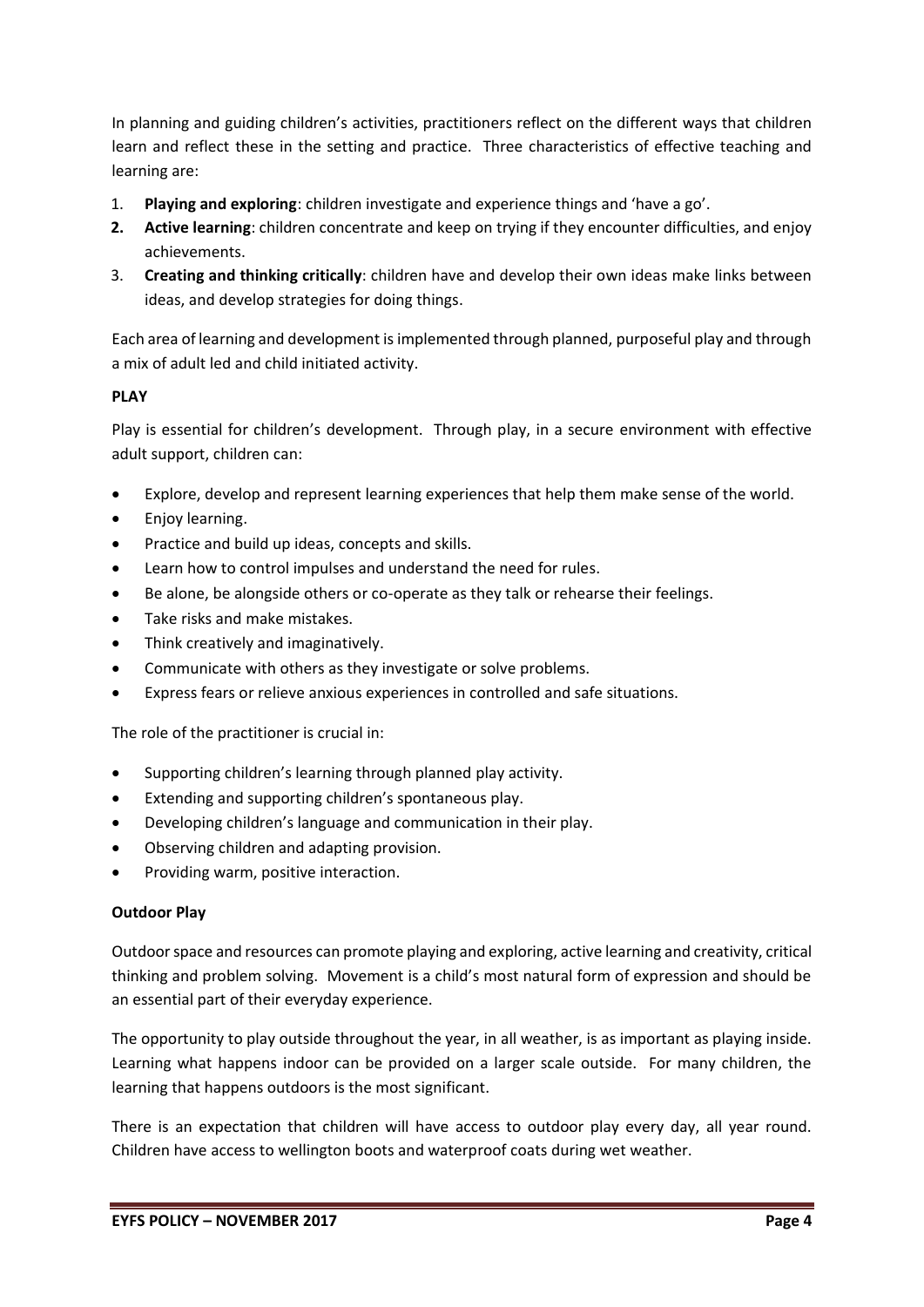As children grow older, and as their development allows, it is expected that the balance will gradually shift towards more activities led by adults, to help children prepare for more formal learning, ready for Year 1.

## **THE EARLY LEARNING GOALS**

The level of progress children should be expected to have attained by the end of the EYFS is defined by the early learning goals. These are outlined in pupils' individual profiles.

## **ASSESSMENT**

The assessment system is the cornerstone for ensuring the provision in the EYFS is of high quality and appropriate for all children. Practitioners observe children to understand their level of achievement, interests and learning styles and then shape learning experiences in light of the observations.

A baseline assessment is undertaken when children enter the Nursery to determine each child's developmental starting point. Baseline assessments are also carried out in Reception in line with DfE recommendations.

To ensure that we have evidence of a child's progress and can effectively plan next steps, we use a range of strategies and tools including anecdotal notes, photographs and detailed observations to build a complete picture of achievement. This information is summarised in each child's profile and *Look what I can do* book. Parents/carers are invited to share and contribute to special books on a regular basis. Achievement against the criteria in the EYFS profile is shared with parents/carers at least termly.

# **ASSESSMENT AT THE END OF EYFS**

The EYFS profile is completed for each child by the end of June in the Reception year. The profile provides information about each child's knowledge, understanding, abilities against expected levels and readiness for Year 1. The assessment is completed against the criteria set out in the Early Learning Goals. Practitioners must assess whether a child has met or exceeded expected levels or whether they have not yet met the expected level (emerging). Profiles are completed for all pupils, including those with special educational needs and disabilities (SEND) although reasonable adjustments are made as necessary. Results from the profile are shared with parents/carers who are provided with an opportunity to discuss the outcomes. Profiles and additional commentary on characteristics of learning are shared with Year 1 teachers to inform planning and preparation for entry to KS1. Outcomes from the EYFS profile must be reported to the local authority which then has a duty to return this data to the relevant government department. The local authority conducts moderation of the profiles on a regular basis.

# **SAFEGUARDING AND WELFARE**

Children learn best when they are healthy, safe and secure, when their individual needs are met and when they have positive relationships with the adults caring for them. Practitioners need to take the necessary steps to keep children safe and well. The schools' Safeguarding in Schools policy provides detailed guidance and information about safeguarding procedures and responsibilities.

#### **CHILD PROTECTION**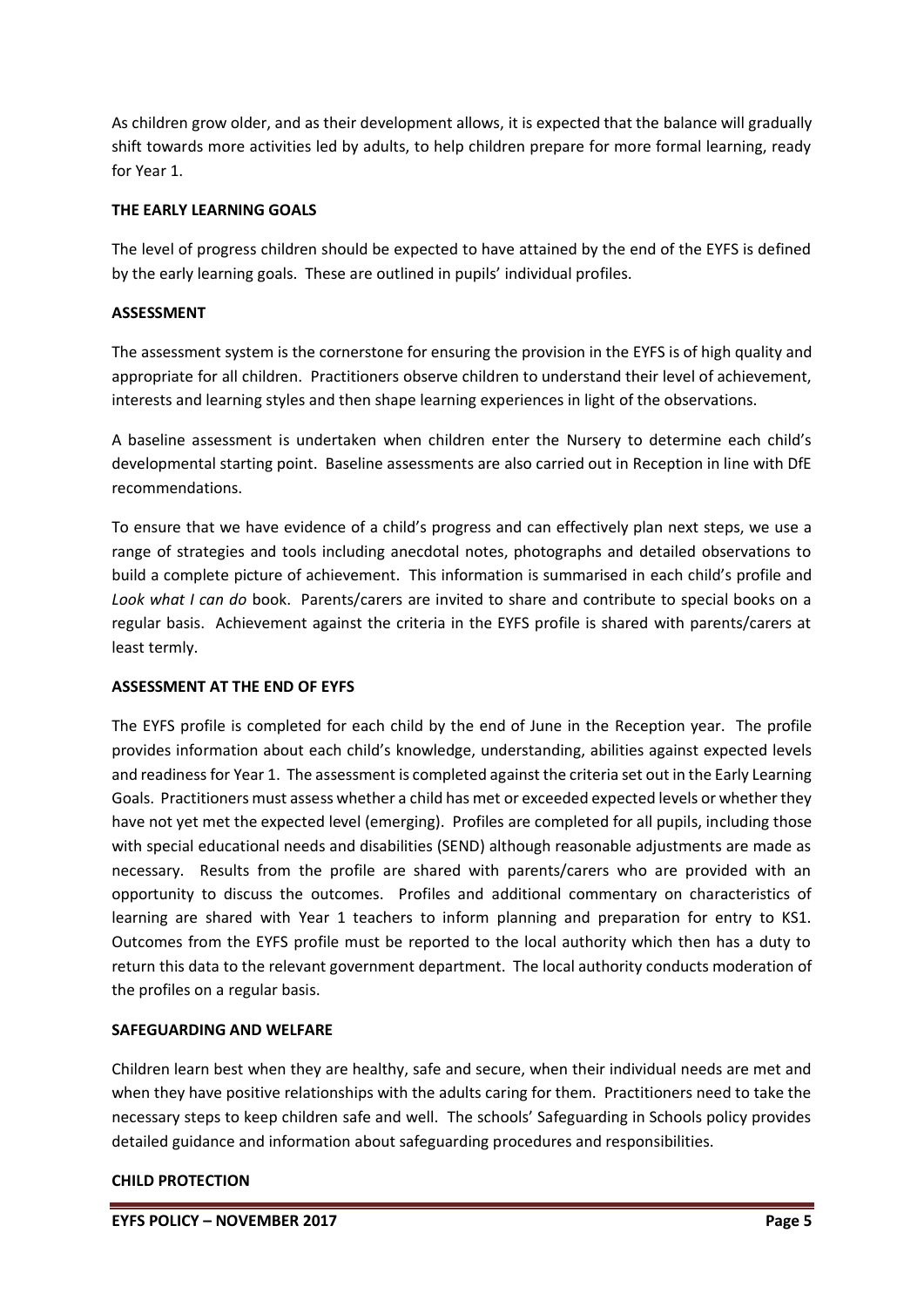All practitioners are alert to signs of possible abuse and neglect. Practitioners are trained to understand the schools' Safeguarding in Schools policy and receive annual training in local or topical issues.

Staff sign the schools' Acceptable Use Agreement which includes a clause on the use of mobile phones/personal equipment for taking pictures of pupils.

Practitioners do however use iPads, cameras and other recording devices which are registered to the school to record evidence of children's learning. Many of these are used in children's special books and profiles, class displays and on the schools' websites. All parents/carers are asked for permission to take and use pupil images on admission to school.

## **SUITABLE PEOPLE**

All practitioners and volunteers who work in the EYFS have been subject to the relevant checks before working in the setting. Each class is taught by a qualified teacher and an Early Years Practitioner (EYP) who holds an appropriate qualification.

## **KEY WORKER**

A key worker is a member of staff in an Early Years Foundation Stage who has special responsibility for the education and the welfare of a particular group of children during their time at the setting. Every child is assigned a key worker.

Important aspects of a key worker's responsibilities are:

- Developing secure trusting relationships with key children and their parents/carers.
- Providing a secure base for key children by supporting their interests.
- Comforting distressed children by acknowledging their feelings, offering explanations and reassurances calmly and gently.
- Acknowledging and allowing children to express a range of feelings.
- Settling new children into the setting (wherever possible setting key children as they arrive each day).
- Keeping records of key children's developmental progress, contributing observations to records kept by colleagues and sharing records with parents/carers.
- Observe key children and analysing the information gathered through observation.
- Plan experiences for individual children based on your observations of their interests and developmental stages.
- Contribute to writing reports for parents/carers and holding regular meetings to discuss progress.
- Communicate with parents/carers regularly.

Staff to child ratios for ages 2-3 is 1:4 and for 3 years and older are 1:13. The ratio in Reception classes in 1:30. No class will exceed 30 children. Children will only be released from school into the care of adults for whom parental consent is given. Parents/carers are asked to inform the school office of these adults and update as necessary.

#### **HEALTH**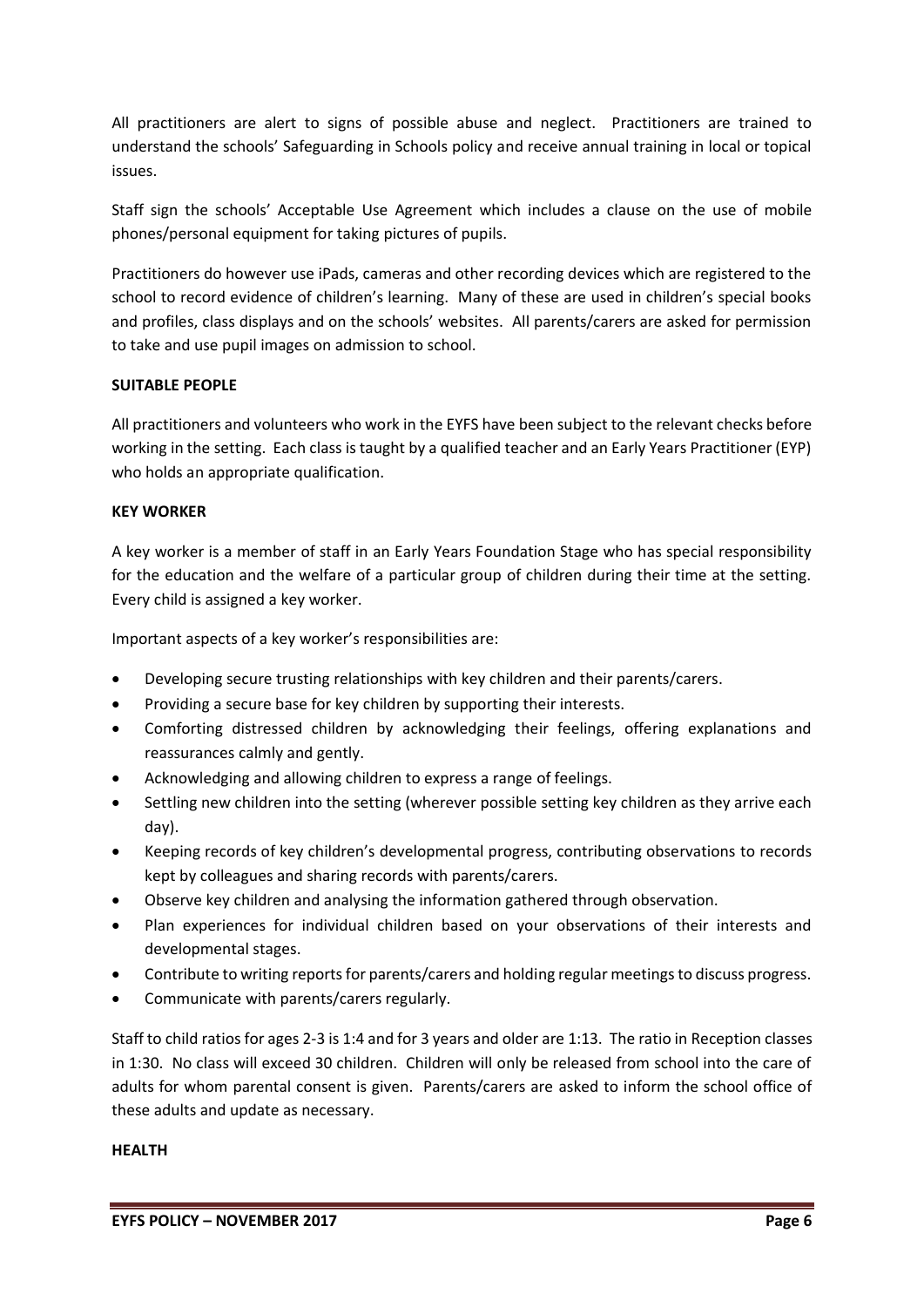#### **Medical Conditions**

The school promotes the good health of children attending the settings by encouraging healthy practices in everyday life. The schools' policy on Administration of Medicines policy should be read alongside this policy as it provides a detailed description of procedures which are followed in event of required medical support for individual pupils.

## **Healthy Eating**

- Healthy eating is promoted as part of the curriculum.
- Drinking water is available to the children at all times.
- Parents/carers are asked to inform school about children's dietary needs and any allergies.
- Children should be involved in selecting and preparing healthy, balanced and nutritious snacks and drinks. Snacks are prepared in suitable and hygienic facilities.

## **Protecting Children from the Sun**

- Parents/carers are strongly encouraged to provide children with sunhats and sun screen and protective clothing during the summer months.
- Areas of shade are provided and children are encouraged to play in them.

## **Accident or Injury**

- First aid equipment is accessible at all times.
- A record is kept of accidents and injuries and the first aid treatment applied.
- Parents are notified about accidents or injuries on the same day, or as soon as reasonably practical, of any first aid treatment given.

#### **Intimate care**

- Intimate care is any care which involves washing, touching or carrying out an invasive procedure that most children are able to carry out themselves. Some children may need some support, for example, dressing, wiping their bottom after using the toilet and changing underwear and clothes following an accident.
- It is expected that the vast majority of children are able to independently use a toilet by the time they enter the Nursery and all children are encouraged to start school without nappies. The school will support children and families who are yet to reach this stage of development.
- Parents/carers should inform the school of children likely to require intimate care and agree a protocol with the school about how this care will be managed. The same procedure will be followed if staff identifies a need of this nature.
- Every child has the right to privacy, dignity and a professional approach from all staff when meeting their needs and it is important that home and school work in partnership to give the right support to an individual child.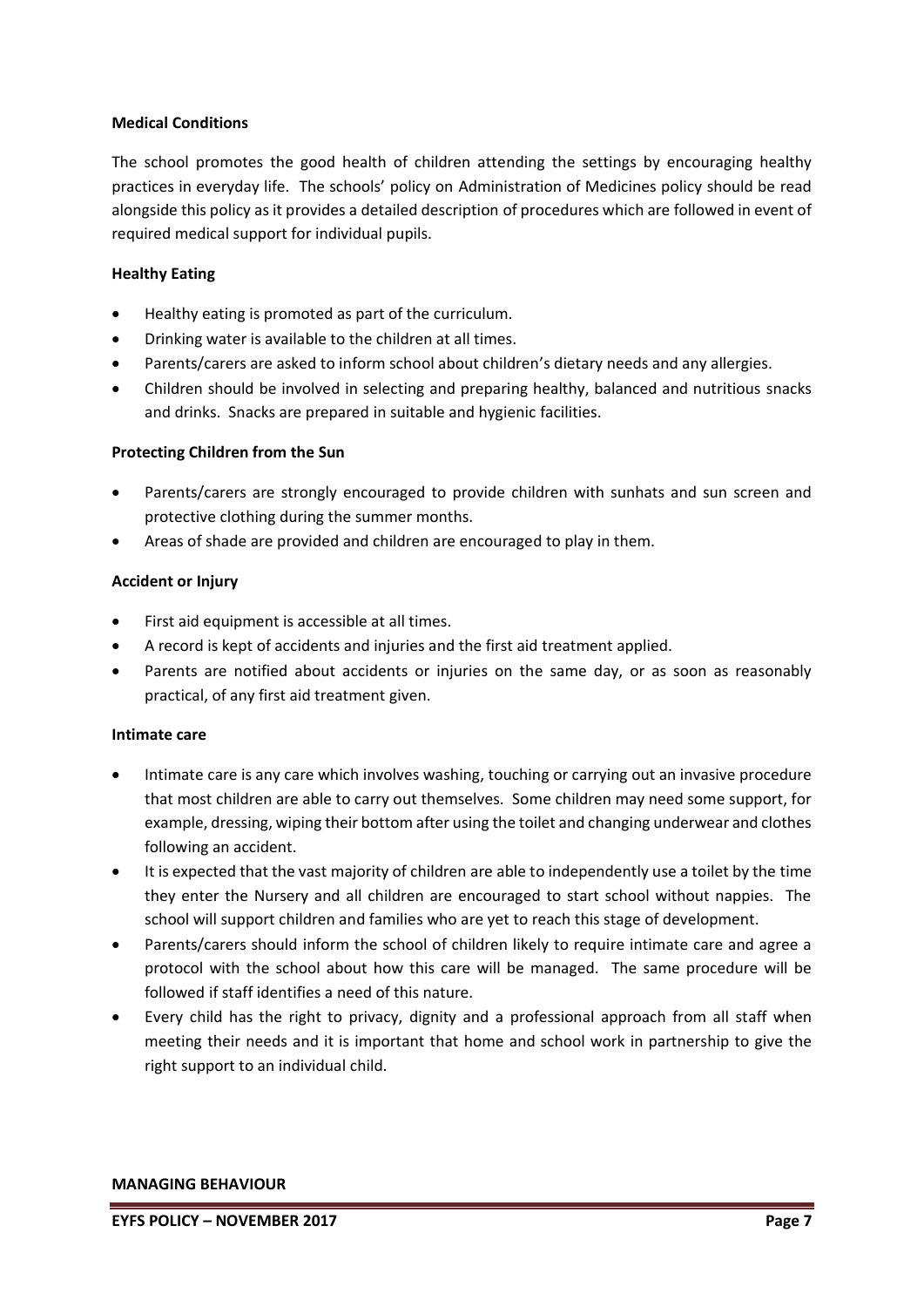Positive behaviour management strategies are employed throughout the EYFS to support children's social development. Where specific issues become apparent, staff will discuss the concern with parents/carers and develop a plan to promote positive behaviour choices. Behaviour management plans are most successful when home and school work in partnership to implement them consistently.

# **SAFETY AND SUITABILITY OF PREMISES, ENVIRONMENT AND EQUIPMENT**

The setting provides a range of furniture, equipment and materials that will meet the varying needs of children. Practitioners continuously review and develop the resources available, with consideration of the principles of the EYFS.

- The EYFS premises are fit for purpose and suitable for the age of the children attending the setting.
- Emergency procedures are in place, in line with the schools' Health and Safety policy.
- The building and grounds are kept secure at all times.
- Smoking is not permitted on the schools' premises.
- Health and safety checks are carried out daily, indoors and outdoors, to ensure the premises are maintained in a suitable state of repair and decoration.
- Toys and equipment comply with safety standards and are routinely cleaned and checked for damage before and after use.
- Fixed apparatus, large equipment and wheeled toys are checked and maintained regularly.
- Practitioners regularly review, through risk assessments, the resources available to assess their value and develop the quality of activities and materials available.
- The variety of equipment, books and resources promotes positive images of all children and families using the school and the local community.
- Children have sufficient choice and quantity of equipment to allow them to develop their own ideas.
- Suitable storage facilities are provided so equipment can be accessed by children and tidied away after use.

# **Outings**

- Educational visits and outings are a valuable resource to support learning and enrich the curriculum.
- All visits are planned and risk assessments are completed prior to each visit.
- Parental support is requested on most visits to ensure adequate supervision ratios.

# **SPECIAL EDUCATIONAL NEEDS AND DISABILITIES (SEND)**

When a concern is raised by either parents or school staff in relation to Special Educational Needs and Disabilities (SEND), observation, assessment and additional support are provided as appropriate. If following intervention, a Special Educational Need is considered likely, a referral is made to the school's Special Educational Needs Co-ordinator (SENCO) who will ensure further referrals or support as required.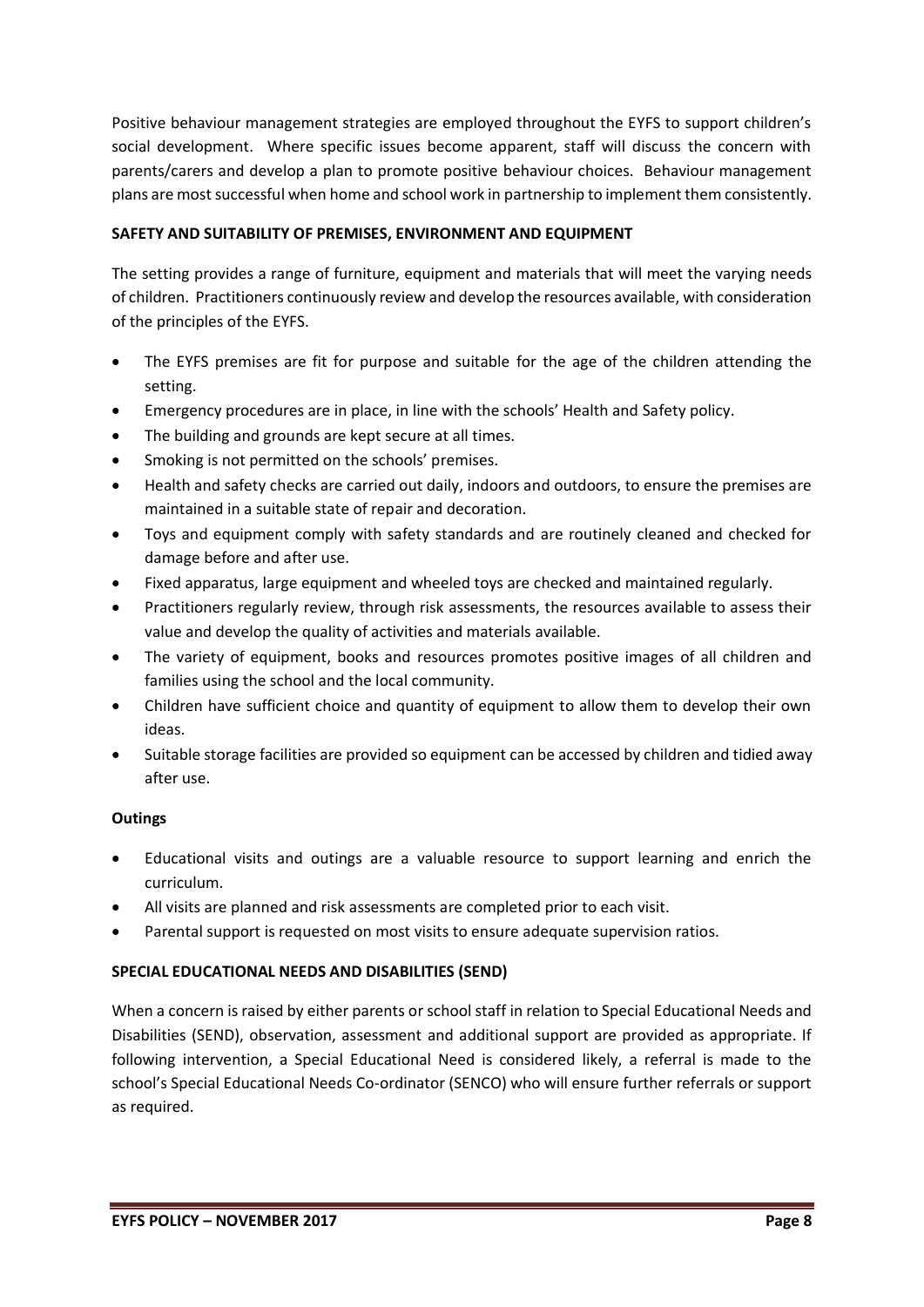If a child enters the setting with an already identified/diagnosed SEND, arrangements will be made as soon as possible and often before admission to ensure continuity of support and a smooth transition Parents/carers are key partners in the planning and arrangements for the child.

## **INFORMATION AND RECORDS**

Practitioners keep records on children to:

- Find out about children as individuals leading to a deeper understanding of different learning styles, interests and developmental levels.
- Share children's learning with their parents/carers and enable parents/carers to contribute to the assessment process.
- Allow children to be involved in their own assessments.
- Monitor progress.
- Inform curriculum planning.
- Enable staff to evaluate and adapt provision.
- Provide a focus for communication with others including practitioners, parents/carers, SLT, Ofsted Inspectors and Local Authority colleagues.

Records are stored so that they are easily accessible to staff to share with a child's parents. Confidential information is stored securely. Staff are sensitive to issues of confidentiality.

## **PARTNERSHIP WITH PARENTS AND CARERS**

Children benefit most from Early Years Education and care when parents, settings and services work together in partnership. Practitioners work in partnership with parents and carers and external agencies to meet the needs of the children and families, both individually and as a group.

The Early Years settings aim to achieve this by:

- Encouraging parents/carers to share information regarding the family background and culture. The knowledge and expertise of parents/carers and other family members are used to support the learning opportunities provided by the setting.
- Providing a variety of formal and informal opportunities for parents and carers to meet practitioners/key workers on a regular basis to ensure that they are kept fully informed about their child's progress eg Open evenings, special books, and informal meetings.
- Encourage all parents/carers to contribute to and participate in activities in the school.
- Parents/carers are encouraged to work in partnership with the EYFS team to teach their child to show respect and care for resources in the setting. Damage to resources incurred because of intentional misuse must be addressed with the parent/carer by the class teacher in the first instance and the reported to the appropriate school leader.

#### **TRANSITION**

Practitioners will aim to:

Ensure a smooth transition for children from Nursery to Reception and Reception to Year 1.

Smooth transitions are supported by: